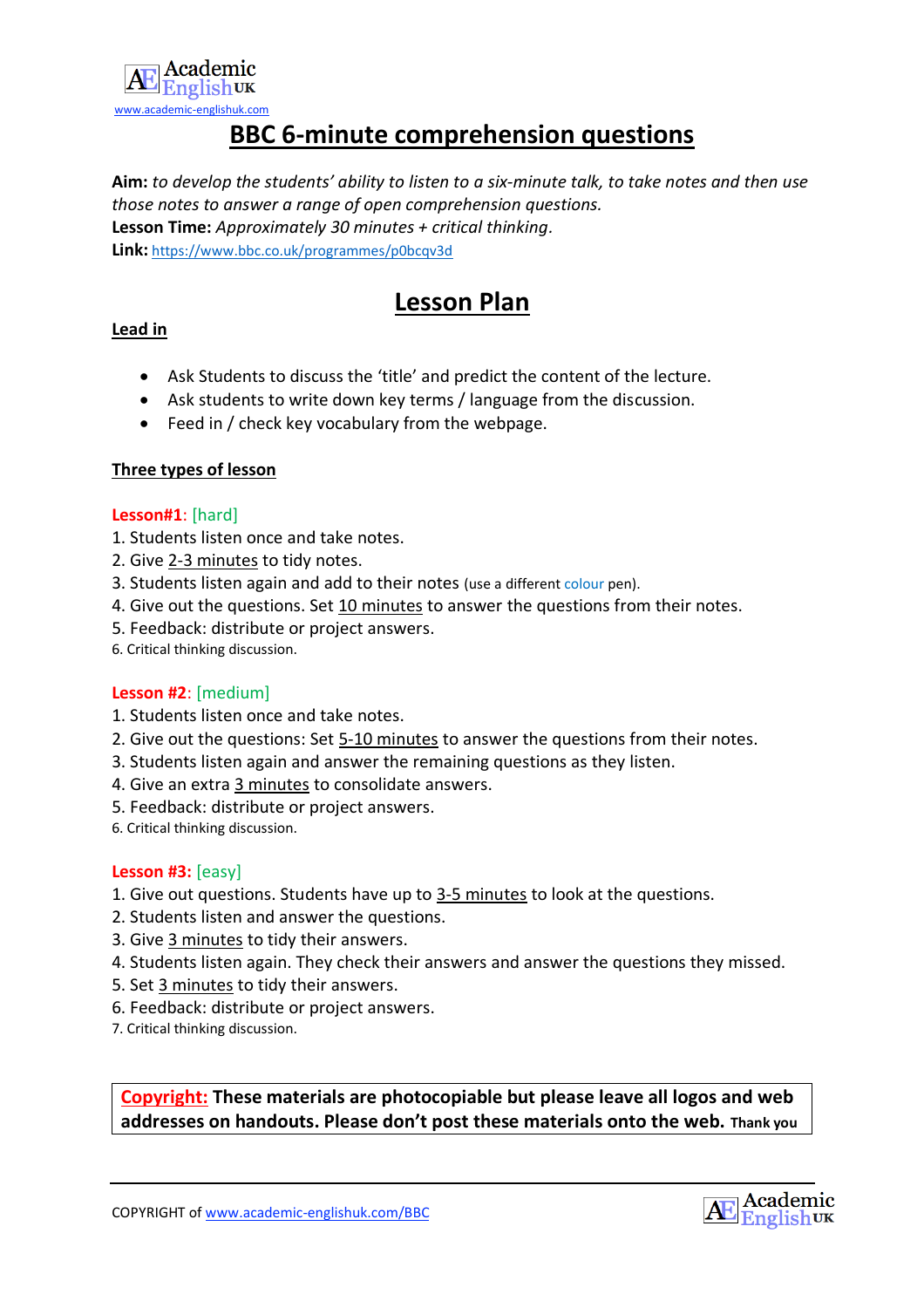

## **Algorithms**

**Link:** <https://www.bbc.co.uk/programmes/p0bcqv3d>

### *Answer the following questions:*

- 1. What are algorithms?
- 2. How do algorithms work?
- 3. Which famous scientific equation can be thought of as a three-part algorithm?
- 4. How long have algorithms been around?
- 5. Why is the use of algorithms controversial?
- 6. What, according to Ramesh Srinivasan, does the word 'algorithm' mean?
- 7. How does the speaker define the term 'bogyman'?
- 8. According to mathematics professor Ian Stewart, how does the algorithm 'bubble sort' work?

Critical thinking: What comes to mind when you hear the word 'algorithm'? Can you name three examples of algorithms in everyday life? The speaker told the audience how long algorithms have been around; did this surprise you? Why/not? The speaker gave an example of how algorithms can be controversial; can you think of a similar example? Have you heard of the bogyman before? Do you use a term like this in your language?